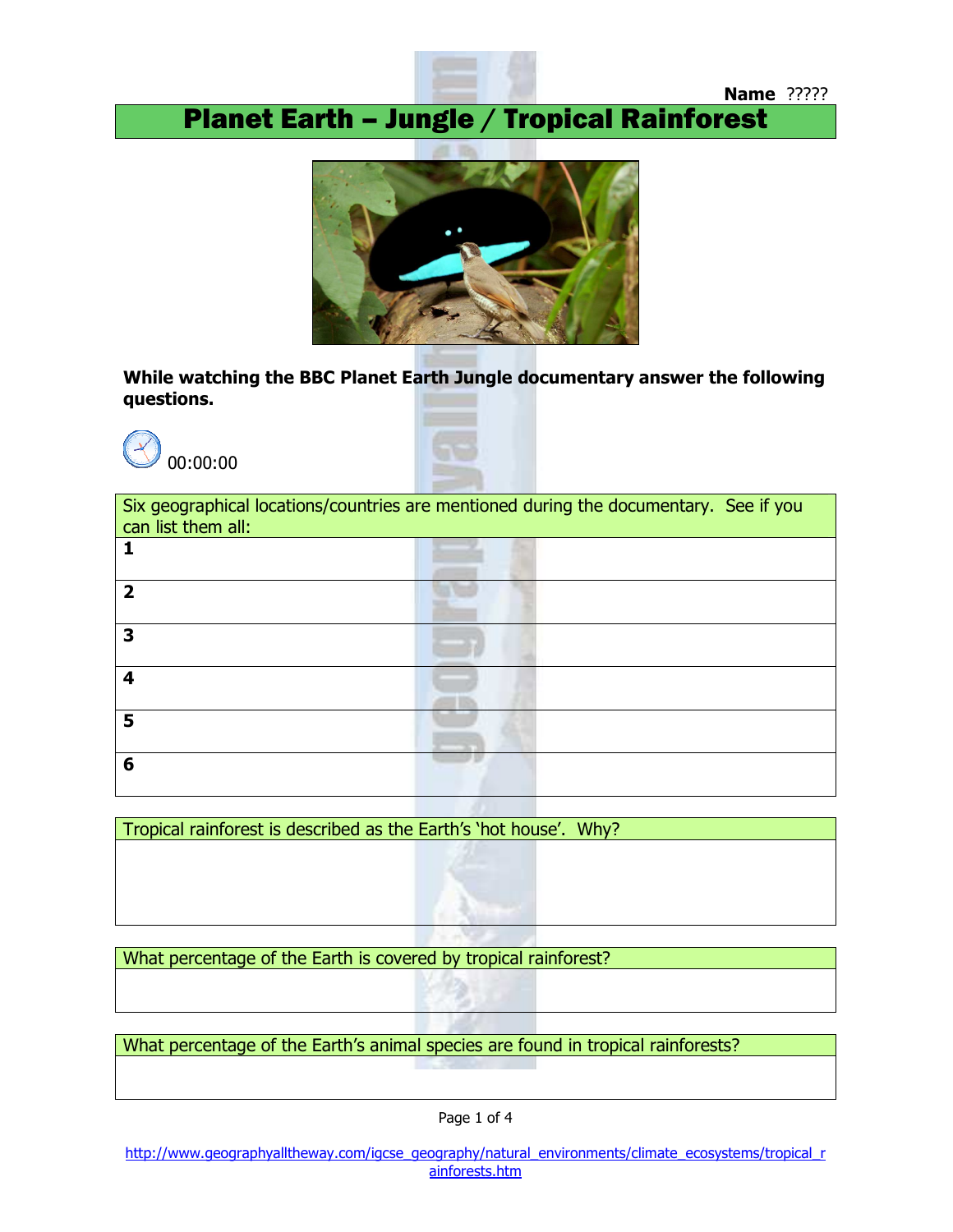



 $\Box$ **Bang** 

What percentage of sunlight gets to the forest floor?

One hectare of rainforest has how many species of tree?

Why is that number so much higher than you would find in a hectare of forest in Europe or North America?



All plant species on the forest floor are competing for …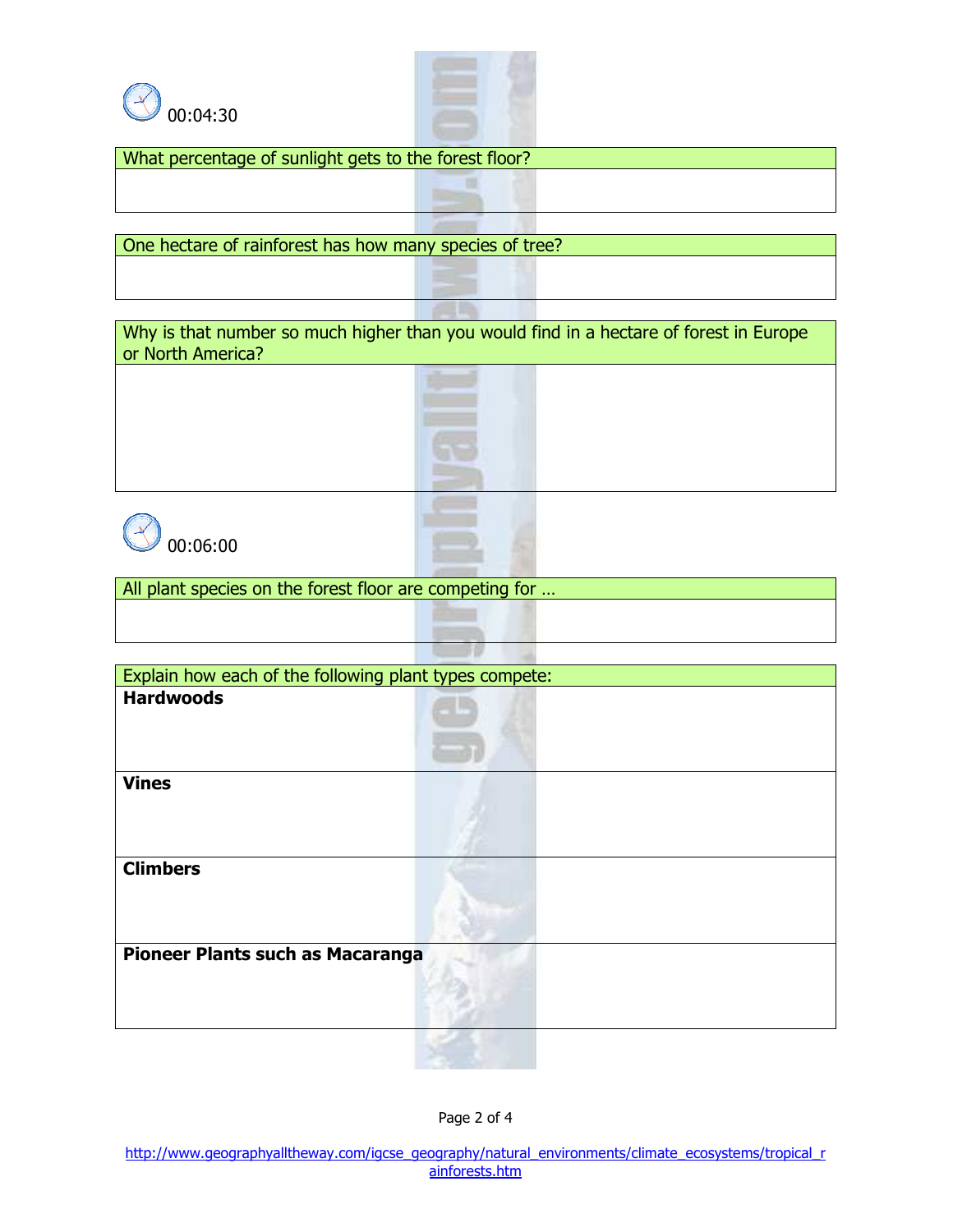



Label onto the diagram below the typical structure of a tropical rainforest.





How many metres of rain does the rainforest receive a year?

Where does half of that rain come from? What sort of rainfall is that?

Page 3 of 4